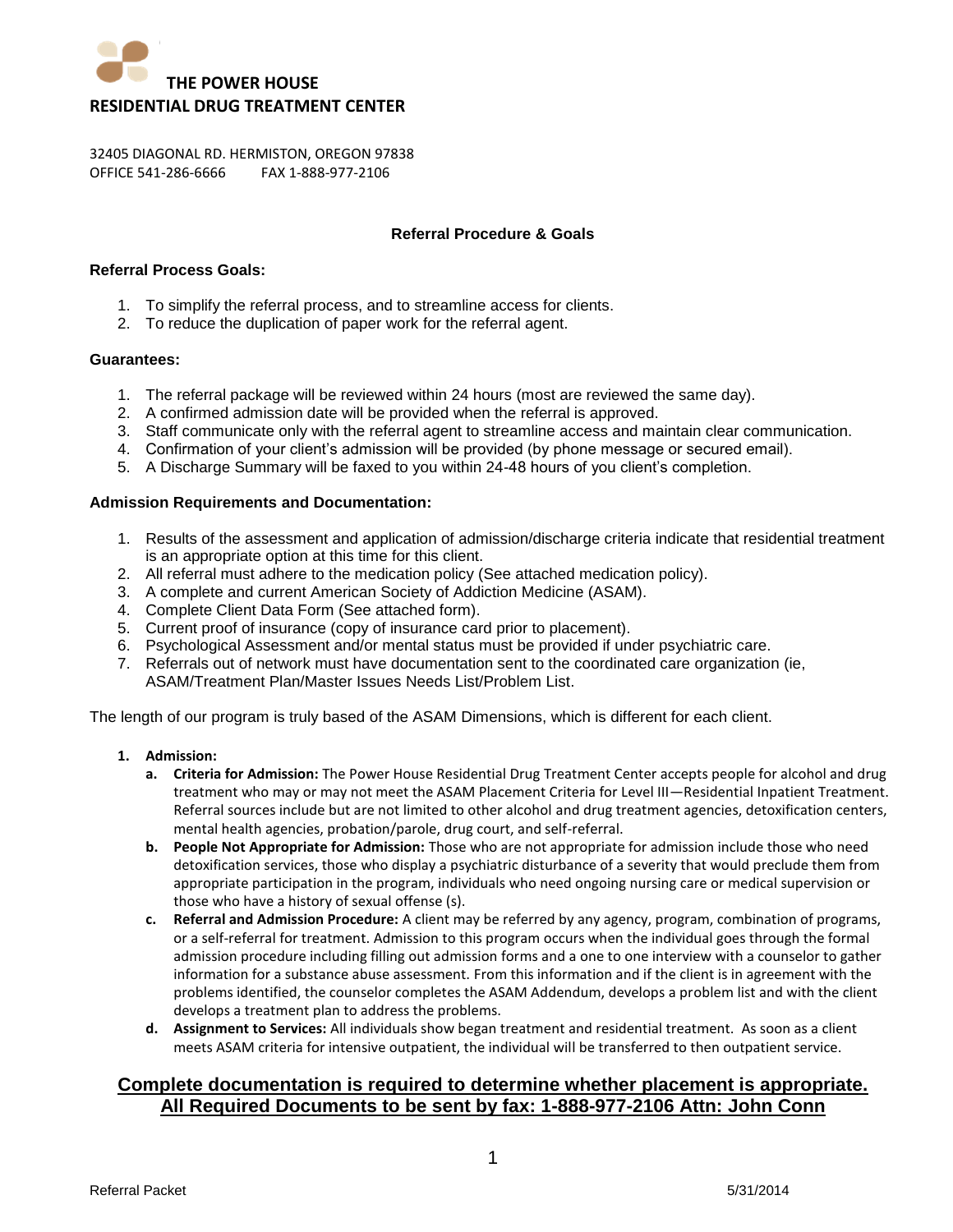

| <b>Internal Use Only</b>                                                                            | CPMS/MOTS #                                                                                                   | <b>Admission Status:</b>                                                                                | Intake Date: |  |
|-----------------------------------------------------------------------------------------------------|---------------------------------------------------------------------------------------------------------------|---------------------------------------------------------------------------------------------------------|--------------|--|
|                                                                                                     |                                                                                                               | <b>CLIENT DATA FORM</b>                                                                                 |              |  |
|                                                                                                     |                                                                                                               |                                                                                                         |              |  |
|                                                                                                     |                                                                                                               |                                                                                                         |              |  |
| Sex:                                                                                                |                                                                                                               | () M () F (If client is female) is client pregnant? () Yes () No                                        |              |  |
|                                                                                                     |                                                                                                               |                                                                                                         |              |  |
|                                                                                                     |                                                                                                               | Ethnicity: () White (Non-Hispanic) () Black (Non-Hispanic () Native American () Asian () Alaskan Native |              |  |
| () Hispanic-Mexican () Hispanic-Puerto Rican () Hispanic-Cuban () Other Hispanic () Southeast Asian |                                                                                                               |                                                                                                         |              |  |
| () Native Pacific Islander () Other Race                                                            |                                                                                                               |                                                                                                         |              |  |
|                                                                                                     |                                                                                                               |                                                                                                         |              |  |
|                                                                                                     |                                                                                                               |                                                                                                         |              |  |
|                                                                                                     |                                                                                                               |                                                                                                         |              |  |
|                                                                                                     |                                                                                                               |                                                                                                         |              |  |
|                                                                                                     |                                                                                                               |                                                                                                         |              |  |
|                                                                                                     |                                                                                                               |                                                                                                         |              |  |
| () Medicaid                                                                                         | () VA () Other () None () Private Pay                                                                         |                                                                                                         |              |  |
|                                                                                                     |                                                                                                               |                                                                                                         |              |  |
|                                                                                                     |                                                                                                               |                                                                                                         |              |  |
| <b>Referent Email:</b>                                                                              |                                                                                                               | <b>Contact Person:</b>                                                                                  |              |  |
|                                                                                                     |                                                                                                               |                                                                                                         |              |  |
|                                                                                                     |                                                                                                               |                                                                                                         |              |  |
| <b>Referent Phone#:</b>                                                                             | <u> 1980 - Jan Barbara, martxa al II-lea (h. 1980).</u><br>1900 - Johann Barbara, martxa al II-lea (h. 1900). |                                                                                                         |              |  |
|                                                                                                     |                                                                                                               |                                                                                                         |              |  |
|                                                                                                     |                                                                                                               |                                                                                                         |              |  |
|                                                                                                     |                                                                                                               |                                                                                                         |              |  |
|                                                                                                     |                                                                                                               | 2                                                                                                       |              |  |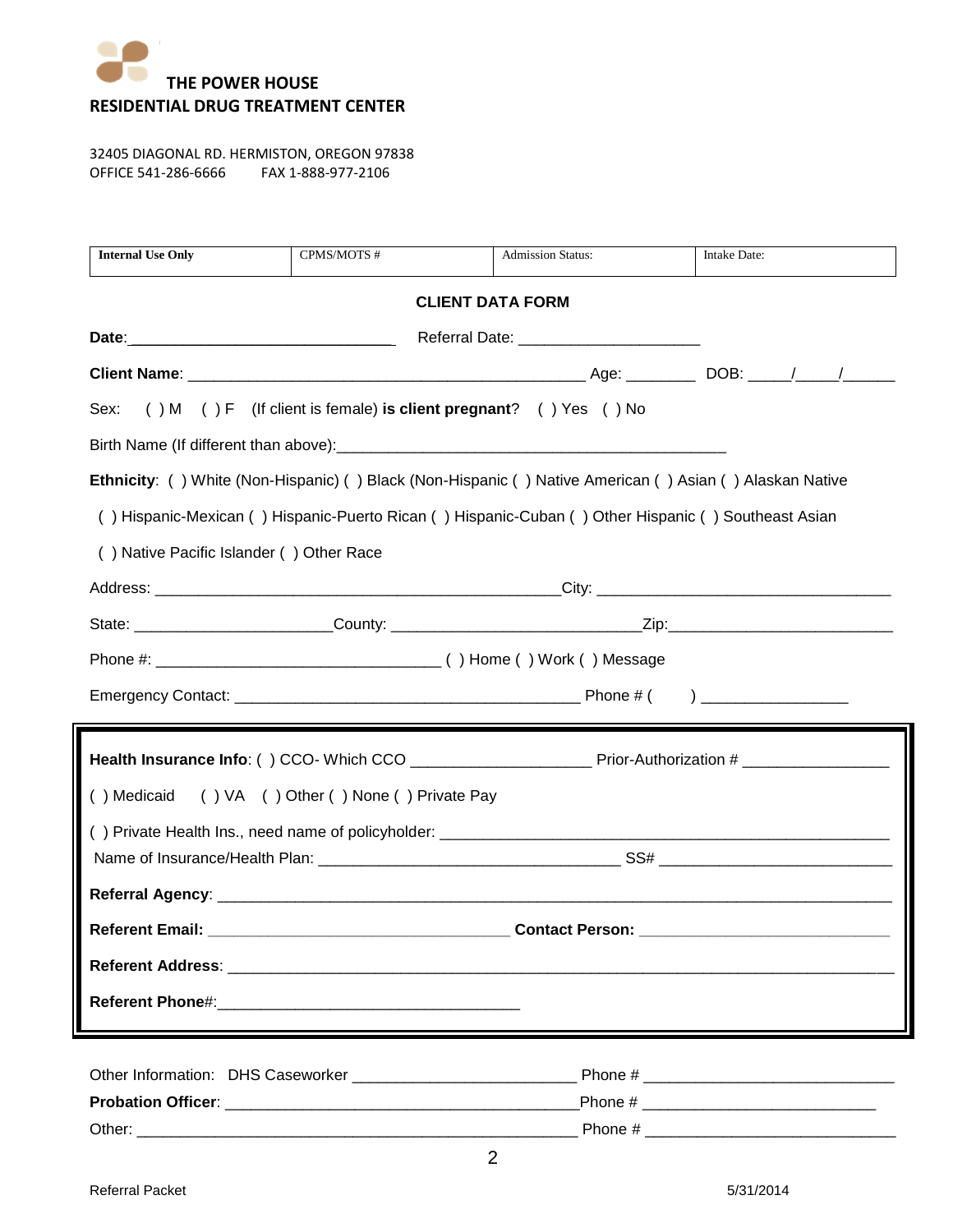

| <b>Presenting Problem Substances</b>                                                                                        |                                |  |  |  |
|-----------------------------------------------------------------------------------------------------------------------------|--------------------------------|--|--|--|
| Substance                                                                                                                   | Frequency Used in Past 30 Days |  |  |  |
| 1st<br><u> 1989 - Jan Barnett, mars et al. 1989 - Antonio Alemania et al. 1989 - Antonio Alemania et al. 1989 - Antonio</u> |                                |  |  |  |
| 2nd                                                                                                                         |                                |  |  |  |
| 3rd                                                                                                                         |                                |  |  |  |
| <b>Substances Used in the Past 12 Months:</b>                                                                               |                                |  |  |  |
|                                                                                                                             |                                |  |  |  |
|                                                                                                                             |                                |  |  |  |

# **Diagnosed with a mental health problem by a qualified mental health professional?**

□ No □ Yes, □ Within the last 12 months □ Within a lifetime

Most recent diagnosis # 1: \_\_\_\_\_\_\_\_\_\_\_\_\_\_\_\_\_\_\_\_\_\_\_\_\_\_\_\_\_\_\_\_\_\_\_\_\_

Most recent diagnosis # 2: \_\_\_\_\_\_\_\_\_\_\_\_\_\_\_\_\_\_\_\_\_\_\_\_\_\_\_\_\_\_\_\_\_\_\_\_\_

## **Hospitalized for a mental health problem**?

□ No □ Yes, □ Within the last 12 months □ Within a lifetime

## **Received treatment for a mental health, emotional, behavioral, or psychological problem from community mental health program/professional?**

□ No □ Yes, □ Currently □ Within the last 12 months □ Within a lifetime

Name of service provider:  $\blacksquare$ 

Contact information:

**Prescribed medication for a mental health problem:** □ No □ Yes, □ Currently □ Within the last 12 months □ Within a lifetime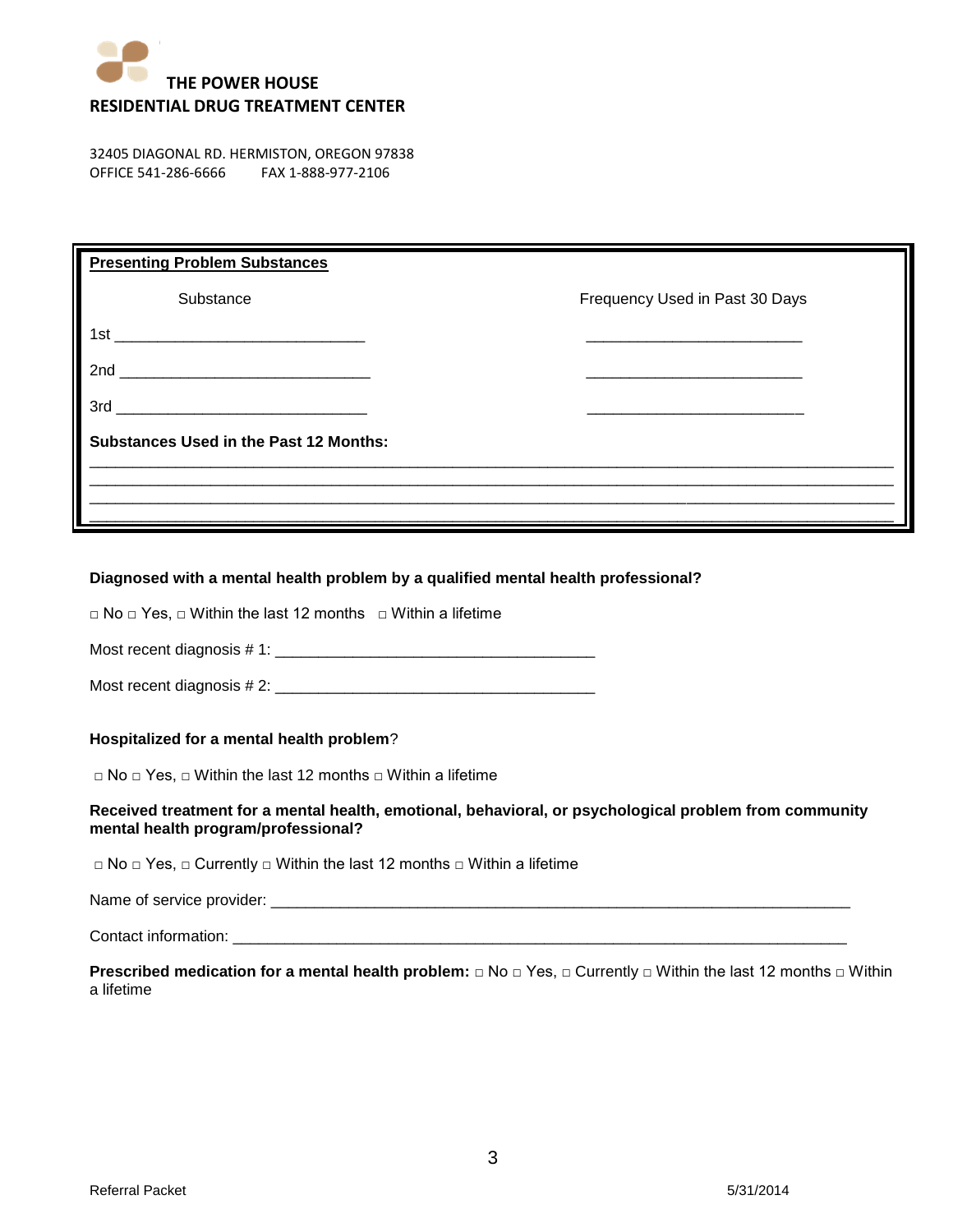

## **Health concerns:** (check all that apply)

| $\Box$ Allergies               | $\Box$ Hepatitis A              | $\Box$ liver disease                |
|--------------------------------|---------------------------------|-------------------------------------|
| $\Box$ blood pressure problems | $\Box$ Hepatitis B              | $\Box$ respiratory problems         |
| □ cancer                       | $\Box$ Hepatitis C              | $\Box$ sexually transmitted illness |
| $\Box$ chronic pain            | $\Box$ history of head injuries | $\Box$ stomach/gastrointestinal     |
| □ HIV/AIDS                     | $\Box$ History of seizures      | $\Box$ Other:                       |
| $\Box$ diabetes                | $\square$ jaundice              | $\Box$ Other:                       |
| $\Box$ heart disease           | $\Box$ kidney disease           | $\Box$ Other:                       |
| $\Box$ eating disorder         | $\Box$ lice/scabies             | $\Box$ Other:                       |

## **Medications Currently Prescribed:**

List ALL (prescribed & OTC) medication by classification (e.g. antidepressant, diuretic) currently being used by the

\_\_\_\_\_\_\_\_\_\_\_\_\_\_\_\_\_\_\_\_\_\_\_\_\_\_\_\_\_\_\_\_\_\_\_\_\_\_\_\_\_\_\_\_\_\_\_\_\_\_\_\_\_\_\_\_\_\_\_\_\_\_\_\_\_\_\_\_\_\_\_\_\_\_\_\_\_\_\_\_\_\_\_\_\_\_\_\_\_\_\_\_\_

\_\_\_\_\_\_\_\_\_\_\_\_\_\_\_\_\_\_\_\_\_\_\_\_\_\_\_\_\_\_\_\_\_\_\_\_\_\_\_\_\_\_\_\_\_\_\_\_\_\_\_\_\_\_\_\_\_\_\_\_\_\_\_\_\_\_\_\_\_\_\_\_\_\_\_\_\_\_\_\_\_\_\_\_\_\_\_\_\_\_\_\_\_

 $\_$  ,  $\_$  ,  $\_$  ,  $\_$  ,  $\_$  ,  $\_$  ,  $\_$  ,  $\_$  ,  $\_$  ,  $\_$  ,  $\_$  ,  $\_$  ,  $\_$  ,  $\_$  ,  $\_$  ,  $\_$  ,  $\_$  ,  $\_$  ,  $\_$  ,  $\_$  ,  $\_$  ,  $\_$  ,  $\_$  ,  $\_$  ,  $\_$  ,  $\_$  ,  $\_$  ,  $\_$  ,  $\_$  ,  $\_$  ,  $\_$  ,  $\_$  ,  $\_$  ,  $\_$  ,  $\_$  ,  $\_$  ,  $\_$  ,

client: \_\_\_\_\_\_\_\_\_\_\_\_\_\_\_\_\_\_\_\_\_\_\_\_\_\_\_\_\_\_\_\_\_\_\_\_\_\_\_\_\_\_\_\_\_\_\_\_\_\_\_\_\_\_\_\_\_\_\_\_\_\_\_\_\_\_\_\_\_\_\_\_\_\_\_\_\_\_\_\_\_\_\_\_\_\_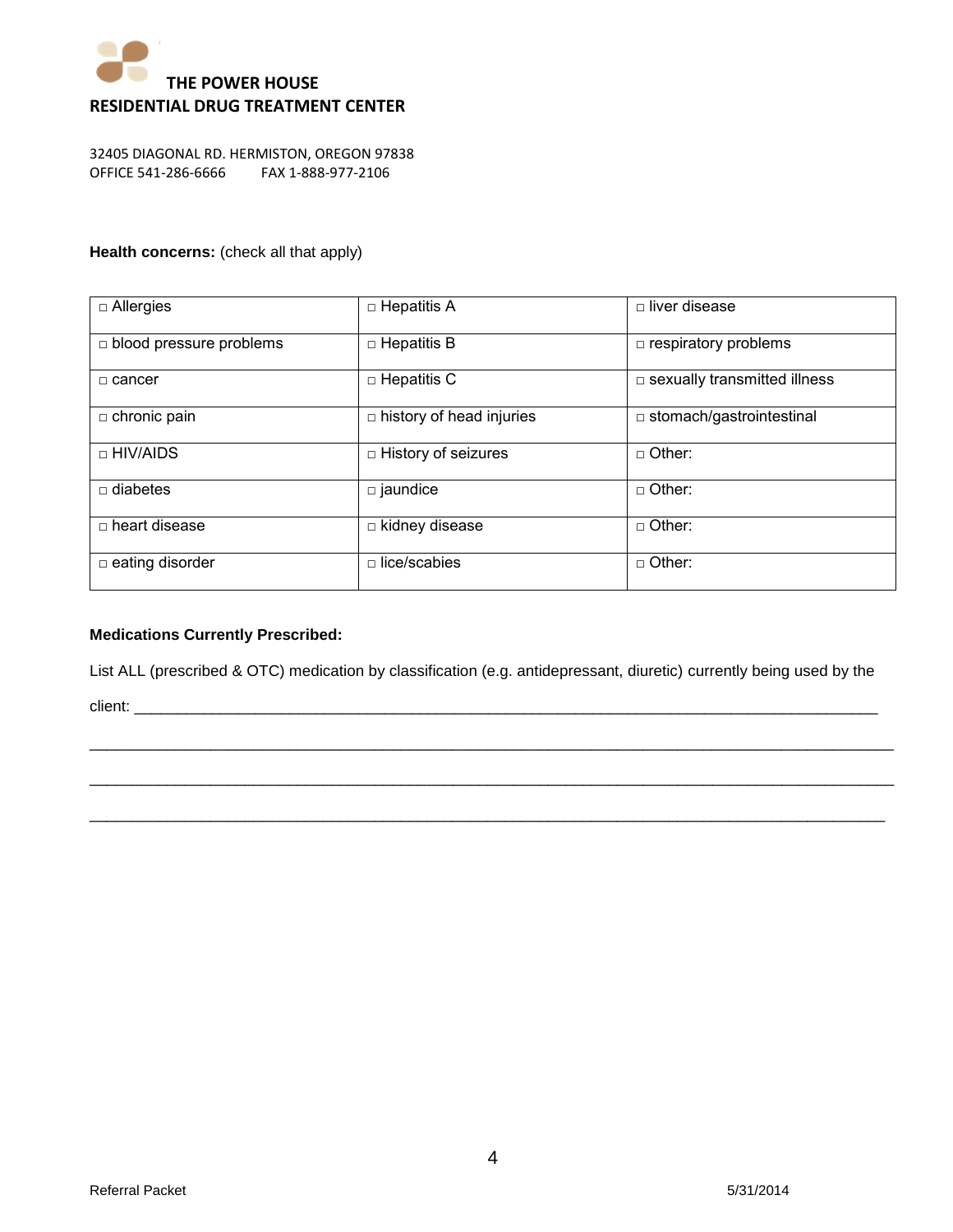

## **Medication Policy**

- 1. Only prescription or over-the-counter medication that is approved by the Power House Residential Drug Treatment Center staff prior to admission will be permitted. The client's current medications are expected to be listed on the Health Screen included in the referral packet.
- 2. **Important:** All prescription medications must be packaged in **original medication containers/bottles**.
- 3. Vitamins and other types of over-the-counter medications and preparations must be in their original, sealed containers. If the seal is broken, these medications/preparations will not be allowed.
- 4. Clients are required to bring enough medication to last for the duration of their treatment stay, it is the client's responsibility to make these arrangements with his physician and/or pharmacy.
- 5. All pre-approved prescription medication must be brought to the facility by the client. The Power House Residential Drug Treatment Center cannot support a client's arbitrary decision to change a medication regime prescribed by a physician. (Referrals will be made to a local physician to correct medication concerns).
- 6. Clients arriving with medication that is improperly packaged or without a sufficient supply for their treatment stay or without all his pre-approved medications will not be admitted.
- 7. If your client has been prescribed any new medication that is not noted on his Health Screen, or there is a change in dosages or frequency, after the referral was approved please call the Power House Residential Drug Treatment Center to have it approved and noted on the client's Health Screen prior to his admission.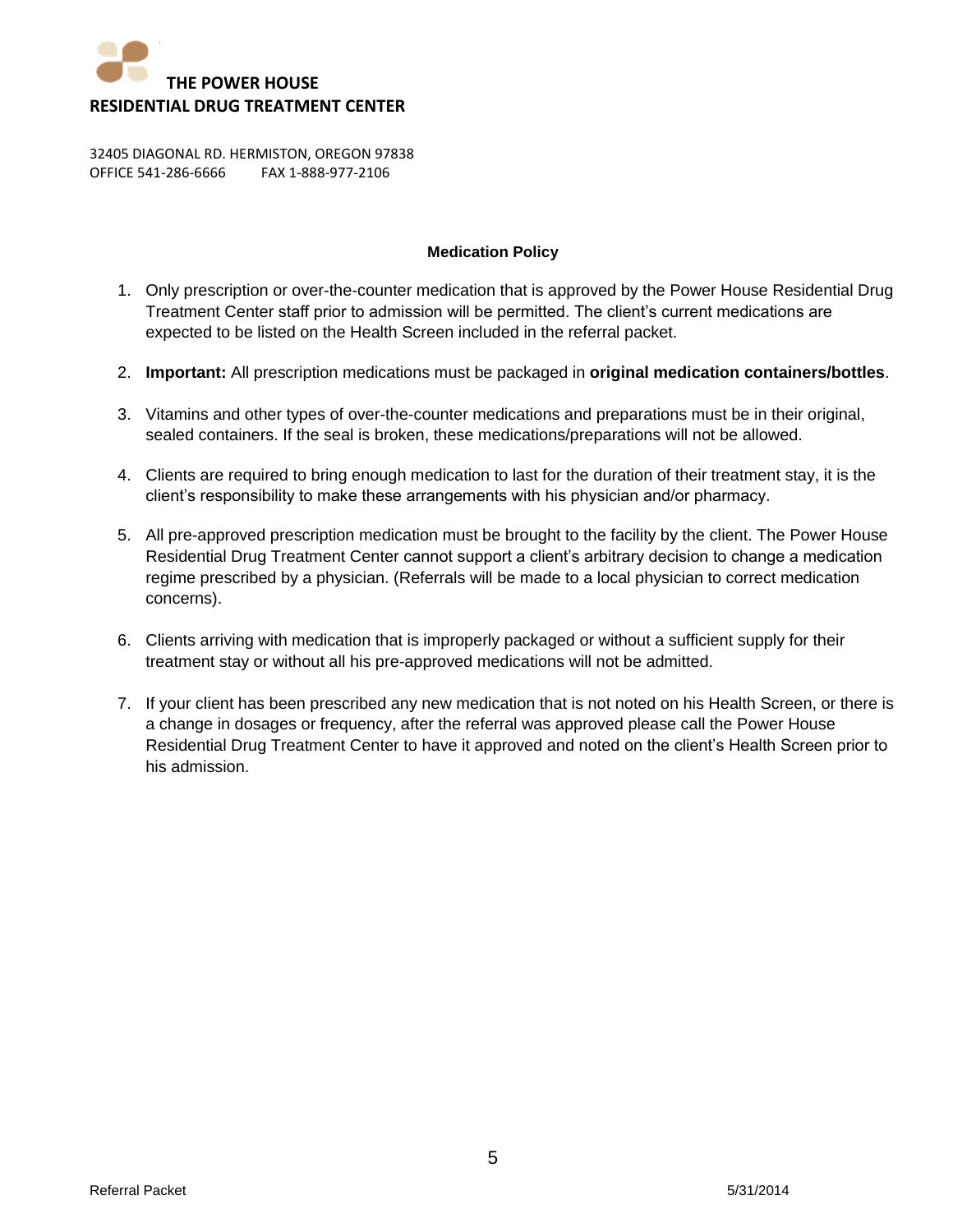

## **Program Description**

In 2014, The Power House Residential Drug Treatment Center embarked on a journey and opened its doors to the chemical dependency population. Our mission is to provide a healing environment in which chemically dependent individuals and their families discover an enhanced quality of life through long-term recovery from alcoholism and drug abuse. We are a 15 bed facility that currently has 2 bed slots for women and 11 bed slots for men. We believe nutrition is a significant factor in the physical and mental recovery process. The program includes a cook that specializes in balanced, nutritional meals and can prepare individual meals to address nutritional deficiencies, allergies, and/or dietary needs.

### *We believe that chemical dependency is a treatable disease. Through education, intervention and innovative treatment services, recovery from the illness can be accomplished.*

Our company includes a staff of experienced, educated, and dedicated professionals who strive to develop trust and confidence with our guests in a comfortable atmosphere that feels like home. Our goal is to give in-depth knowledge about issues you're struggling with including a high level of retention through audiovisual read back classes. One-onone and group sessions, guest speakers, and proven practice evidence based programs all culminate into a cohesive learning environment to develop the mental tools and mind set for achieving a healthy, productive lifestyle. You truly feel at home in this natural, down to earth facility. We provide personalized treatment and a tranquil atmosphere for our guests. Our highly trained staff offers customized treatment for each individual and our goal is to help you persevere through life's troubles.

## **We Believe**

- Addiction is a progressive, chronic, non-discriminatory disease which, if left untreated, can be fatal.
- An abstinence-based, 12-step treatment program encompassing a full and appropriate continuum of care is the most effective model to achieve recovery.
- All persons have the capacity for recovery, and as such, they need and deserve the highest quality, individualized treatment regimen in order to maximize their chances of successful recovery.
- All individuals who come to us for help deserve to be treated with dignity, respect, and compassion.
- Addiction affects not just the individual, but also one's family, friends, coworkers, and community.
- Patients with co-occurring psychiatric and substance use disorders are at greater risk for relapse and have higher rates of disability; therefore, their conditions must be assessed and addressed concomitantly in the treatment plan.
- A major contribution to positive treatment outcomes involves extra therapeutic factors; therefore family and other systems should be actively involved in preparing for all aftercare experiences.
- We have a responsibility to our clinical staff, which, in the role of healers, need ongoing nurturance and enrichment in order to provide optimal service to the patient.
- Continuous quality improvement involves ongoing training and education of our staff, and a rigorous review of our program content and outcomes.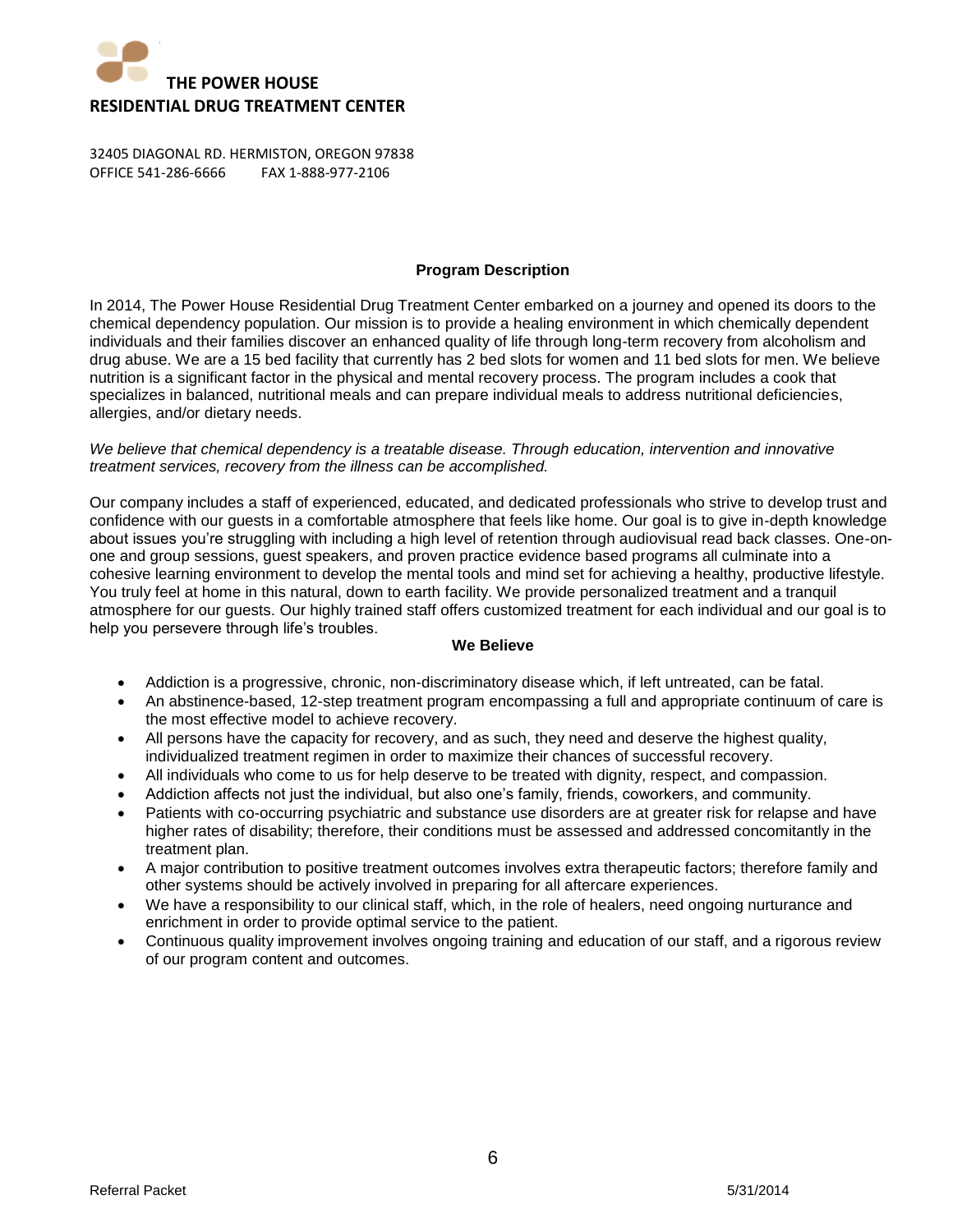

## **Clinical Programming**

At the Power House Residential Drug Treatment Center we believe that a program should consist of true individualization of programming. By offering a wide range of groups we can tailor the treatment experience to each individual. We also believe that the true power of change is within the context of individual counseling sessions where the client can truly feel safe and comfortable within a therapeutic relationship that has been built with an eclectic theoretical approach. Individual counseling sessions will consist of two (2) hours per week. Here is an example of the group clinical programming we utilize at the Power House Residential Drug Treatment Center:

### **Motivation for Change**

*Group Description: Motivation for change helps* the clients begin to think about aspects of motivation that govern decisions to change behavior. It utilizes node-link mapping and related cognitive strategies to engage clients in discussions of motivation. As part of this introductory process, clients are invited to make a commitment to a behavior or attitude they are willing to work on and report to the group about over the course of the 4-sessions in the module

## **Positive Approach**

*Group Description:* Focus is placed on such topics as positive emotions, optimism, gratitude, creativity, humor, goal setting, accomplishments, spirituality, optimal "flow", values and character strengths, and resilience plus much more. Clients work through the utilization of character strengths to build a foundation for recovery. This group steps away from the pathogenic disease model and takes a more traditional approach to life, which places focus on well-being.

#### **Conflict Resolution**

*Group Description:* A skilled-based therapeutic training book that is focused on the brain, specifically how it works in conflict and how to affect the quality of recovery in relationships. These tools have been designed to help reduce relapse and sustain recovery of adult and adolescent substance use, abuse and dependent persons by improving their conflict resolution knowledge, attitudes and skills. This kit includes a Facilitator's Guide that features talking points, exercises and role plays that focus around the course themes, as well as tips for interacting with groups and individual/family/couple clients around substance abuse conflict resolution issues, visual aids and evaluation forms and a Participant Workbook that outlines key concepts, provides visuals that reinforce content and includes homework assignments and personal exercise sheets.

## **Relapse Prevention Group**

*Group Description:* Relapse Prevention Therapy (RPT) is a behavioral self-control program that teaches individuals with substance addiction how to anticipate and cope with the potential for relapse. RPT can be used as a stand-alone substance use treatment program or as an aftercare program to sustain gains achieved during initial substance use treatment. Coping skills training is the cornerstone of RPT, teaching client's strategies to:

- Understand relapse as a process
- Identify and cope effectively with high-risk situations such as negative emotional states, interpersonal conflict, and social pressure
- Cope with urges and craving
- Implement damage control procedures during a lapse to minimize negative consequences
- Stay engaged in treatment even after a relapse
- Learn how to create a more balanced lifestyle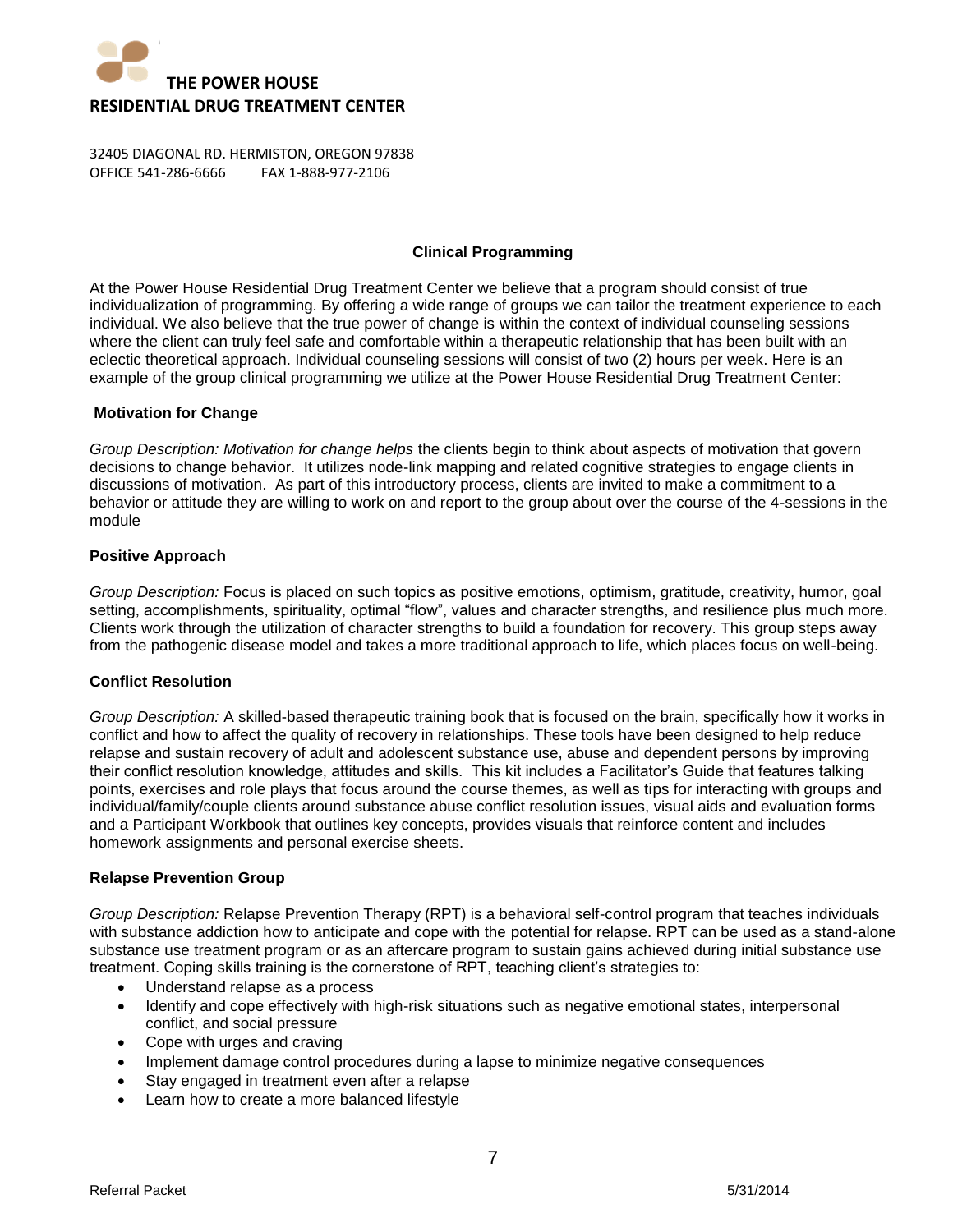

Coping skills training strategies include both cognitive and behavioral techniques. Cognitive techniques provide clients with ways to reframe the habit change process as a learning experience with errors and setbacks expected as mastery develops. Behavioral techniques include the use of lifestyle modifications such as meditation, exercise, and spiritual practices to strengthen a client's overall coping capacity.

### **Process Group**

*Group Description*: This is a process group focusing on individual's interpersonal/personal issues, which aims to provide corrective emotional experience. The group members are collectively encouraged to allow their adult thoughts and feelings to modify their earlier traumatic experiences.

### **Straight Ahead: Transition Skills for Recovery**

*Group Description:* The focus of the manual is on helping clients develop social skills and support networks for recovery maintenance. The manual addresses relapse prevention, friends and social networks, 12-step and other community-based self-help, family recovery issues, assertive communication, stress reduction, anger management, and planning and problem-solving. These "transition "skills are seen as an important adjunct for preparing the client to establish his or her own continuing aftercare support system for recovery maintenance once involvement in primary treatment has ended.

### **Living in Balance-12 Core Client Sessions**

This group provides the foundational core for the Power House Residential Treatment Center. These sessions provide basic information about addiction and recovery, which clients explore using session-specific reproducible worksheets. The 12 core session topics are:

Session 1 Definitions, Terms, and Self-Diagnosis Session 2 Drug Education Session 3 What Are Triggers? Session 4 Planning for Sobriety Session 5 Alcohol and Tobacco Session 6 Spirituality Session 7 Sex, Drugs, and Alcohol Session 8 Stress Session 9 Skills for Stress Session 10 Negative Emotions Session 11 Anger and Communication Session 12 Relapse Prevention

**Optional Groups** (Based on the gender demographics and individualization of treatment)

These groups are broken down in smaller group sizes that target specific areas for the client while in our program, which include:

24/7 Dad Time Out! For Men: A Communication Skills Group for Men Women of Worth Seeking Safety Step Group Unlock Your Thinking Relational/Communication Skills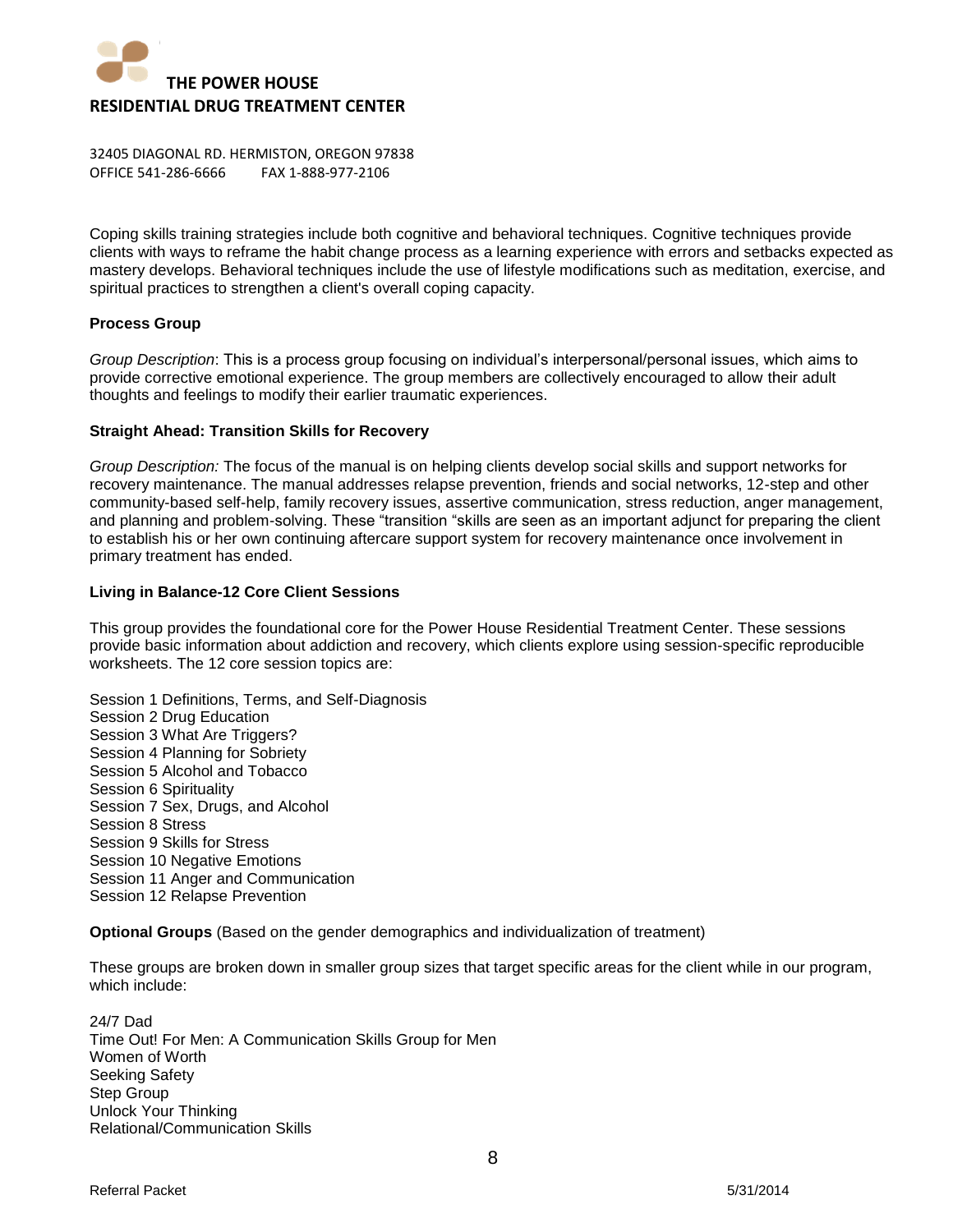

## ACT for Substance Abuse Trauma Centered Treatment **Family/Support System Information**

The Power House Residential Drug Treatment Center believes that addiction not only impacts the client but affects their families and support systems. Naturally, the recovery process of the client includes their family and/or support system. While the client is in treatment at the Power House Residential Drug Treatment Center, we encourage families and support systems to be involved in the recovery process.

Family and Support system involvement includes completion of the family questionnaire provided in the packet and communications with the Power House Residential Drug Treatment Center staff. We are believe that family can be utilized as a vital resource of information when it comes to better understanding of the client that leads to better case conceptualization.

## **Contracted Care**

We believe that the utilization and partnership of community practices can create a continuum of care for the client to meet his/her needs.

We are contracted with a Licensed Professional Counselor to work with clients that have higher levels of biopsychosocial needs.

We have a medical affiliate contract with a local urgent care to provide services for any medical needs and concerns.

## **Coordinated Care**

At the Power House Residential Drug Treatment Center, we believe in being logistically sound to provide the best services to our clients, referents, and managed care organizations. We believe in having a streamlined process when it comes to documentation and pre-authorization processes. We understand that each coordinated care can have different requirements when it comes to the pre-authorization process and we will do whatever it takes to create and comply with each coordinated care organization to provide timely requests of documentation. At the Power House Residential Drug Treatment Center, we take great pride in building healthy collaborative relationships to help serve the chemical dependency population and community partnerships. We understand that coordinated care organizations have a process when it comes to reviewing pre-authorizations that consist of:

- 1. ASAM Addendum to justify appropriate placement and continuity of care.
- 2. Initial treatment plan
- 3. Master Issues Needs List (Problem list)
- 4. Pre-authorization paperwork (varies on the CCO)

We can accommodate any requests and gladly adapt our procedures to meet the requirements of each CCO. We understand that most CCO's would like to have all the information listed above prior to the arrival of the client. We also understand that CCO's also give a grace period of 1-2 days to complete the steps listed above. We are currently implementing BestNotes© which will help us streamline the referral and intake procedure, allowing more time to get the provided documentation requested by the CCO completed in a timely manner.

Collaborative relationships with the managed care organizations is the first step in providing care for our clients. At the Power House Residential Drug Treatment Center, we emphasize the importance of integrated treatment planning with the client, family, and referral source (with appropriate releases of information). It is vital to establish working relationships with the referents to instill a positive approach in the discharge planning process.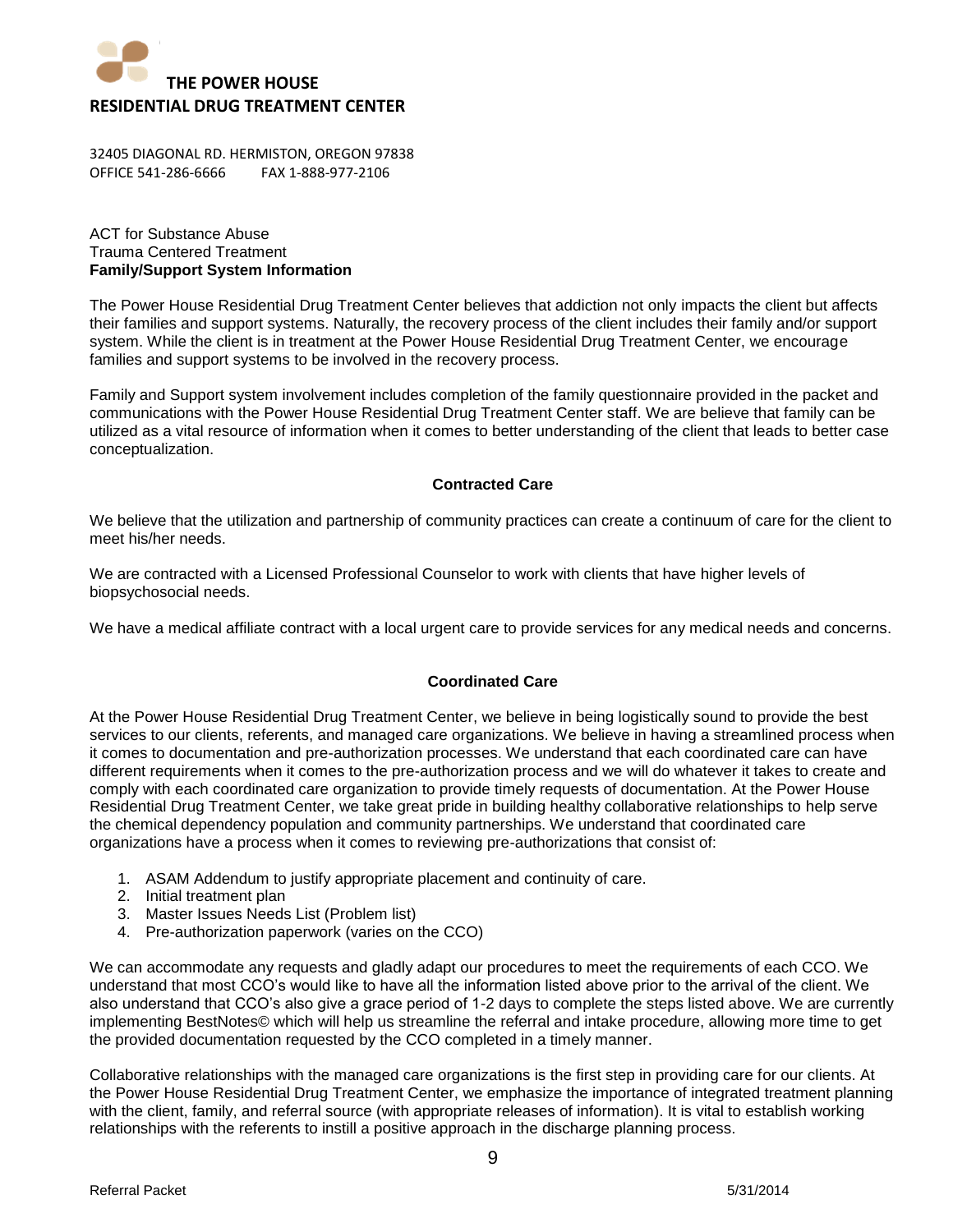

## **FEES FOR RESIDENTIAL TREATMENT**

## **Services are billed based upon designated fees and contracts. Please call to make financial arrangements prior to Intake.**

### RESIDENTIAL TREATMENT:

Private Pay (No Insurance): \$237.00 per day (Payment is due at the time of service)

Private Insurance: \$237.00 per day- Client pays deductible (down payment required on entry and required for the co-pay amounts)

Public Beds: We contract with several Coordinated Care Organizations and will work with insurance companies to provide the best possible services.

## **Clients are required to apply for Food Stamps to help pay towards food costs, if eligible. For those who do not qualify, other arrangements will be made.**

## Down Payments towards treatment cost:

For Private Pay, a minimum down payment of \$3300.00 is required. The daily rate is on a sliding fee basis and ranges from \$110.00 per day to \$237.00 per day.

## **LIST OF WHAT TO BRING**

**NOTE: Storage space is limited.** You must be able to fit personal items in a four-drawer dresser. Laundry is available two times a week.

| <b>PERSONAL CARE ITEMS</b>           | <b>TREATMENT MATERIALS</b>                 |
|--------------------------------------|--------------------------------------------|
| • Hair care items, including shampoo | • AA/NA Self Help books                    |
| • Toothbrush                         | • Letter writing materials (pens, pencils, |
| • Toothpaste                         | notebooks, stamps, envelopes, 2 inch ring  |
| • Deodorant                          | binders)                                   |
| $\bullet$ Soap                       | • Treatment related books                  |
| • Shaving equipment                  |                                            |